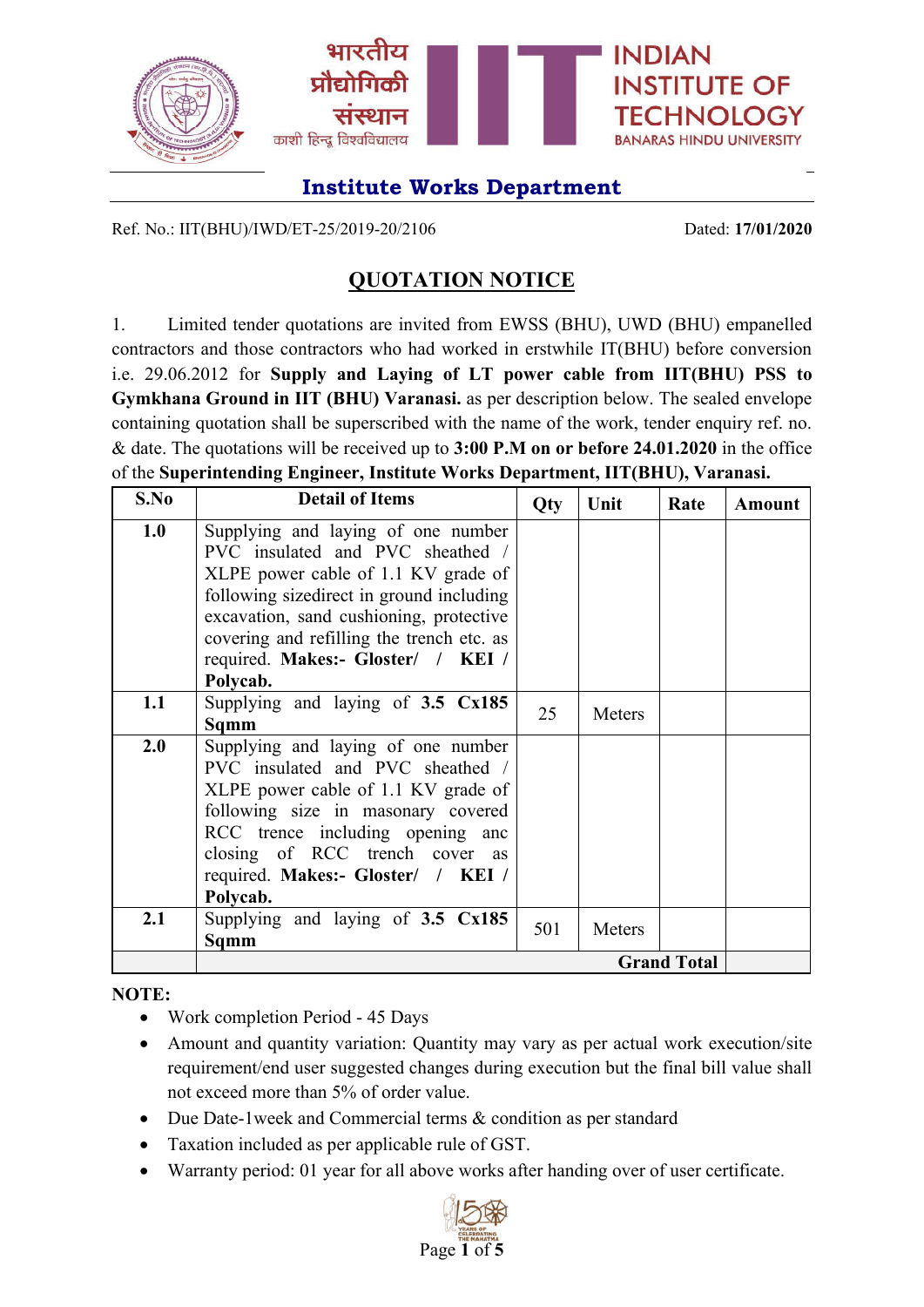



- All electrical works shall comply to applicable IS electrical safety norms.
- Any loss of material/ manpower during the execution of works shall be responsibility of the contractor.
- For execution of above works all accessories shall be arranged by contractor at their end.
- Contractor must have valid Electrical Safety Certificate issued by The D.G.- Electrical Safety.
- Any other losses occurring during the execution of above work shall also be the responsibility of the contractor
- All works shall be executed by skilled electrician under the supervision of qualified supervisor.
- Quality of work must comply with CPWD norms.

2. The bidders should submit self certified order copies of similar type of works executed during last three financial years along with self certified copies of satisfactory work completion certificates.

3. Those bidders who have already executed similar type of works in IWD, IIT(BHU) need not submit satisfactory work completion certificates. They should submit only the self certified copies of earlier work orders.

4. The amount of similar work order executed during preceding last three financial years should be at least:

(i) 1 order of 80% of estimated cost of this work.

### OR

(ii) 2 order of 60% of estimated cost of this work.

#### OR

(iii) 3 order of 40% of estimated cost of this work.

5. (a) Intending bidder should have average annual financial turnover of at least at least 30% of the estimated cost of this works during preceding last three financial years. **Self certified photocopies of certificate from CA to be submitted with bid.**

(b) Should not have incurred any loss in more than three years during the preceding three financial years ending 31st March, 2019. **Self Certified photocopy of certificate from CA to be submitted alongwith last five years Profit & Loss Account to be submitted with bid.**

(c) Should have a solvency certificate of **40%** of the estimated cost issued by Bank

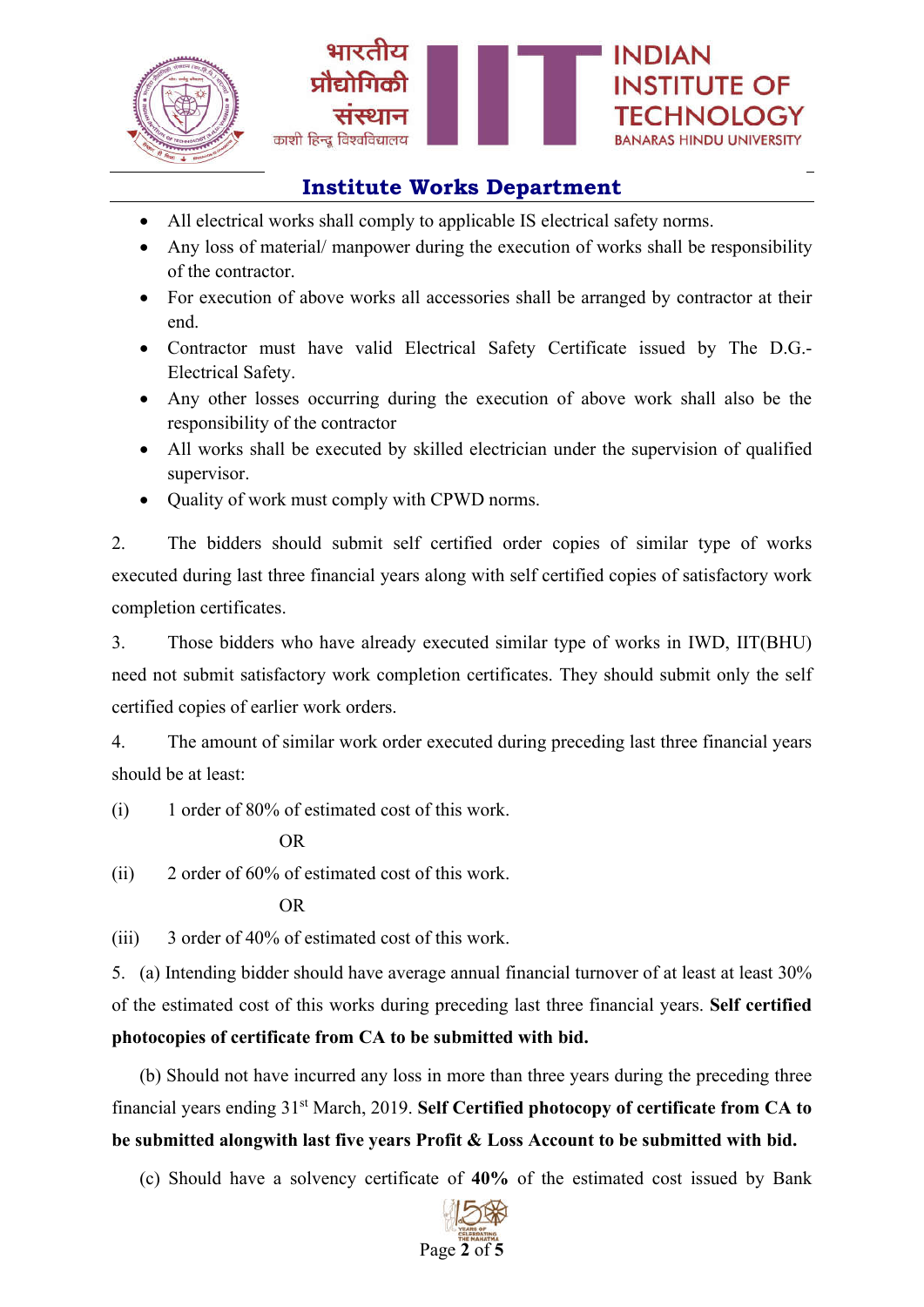

during the last six months. **Certified copy of original solvency certificate to be submitted with bid.**

6. Any bid submitted without the above mentioned documents in support of criteria laid down from Sl. No. 2 to 5 above shall be treated as unresponsive and may not be considered for further evaluation by the tender opening committee.

7. The quotation forms complete in all aspects along with all required documents should be submitted in sealed envelope along with **tender fee of 590/-** in the form of demand draft drawn in favour of the Registrar, IIT (BHU), payable at Varanasi

8. The estimated cost of this work is **4,98,417.00** inclusive of applicable GST. The **earnest money deposit** of **12,500/-** shall be submitted in the form of FDR or DD in favour of the Registrar, IIT (BHU), payable at Varanasi. The **EMD** of successful bidder will be retained till the completion of work and shall be returned after the payment of final bill & deduction of security. The EMD of unsuccessful bidders shall be returned after the final award of work.

9. In case one or more eligible bidders are found lowest that is the L-1 prices are same then all L-1 bidders will be asked to resubmit their bids in sealed envelope with the objective to break the tie cases and determine a single L-1 bidder.

10. The works will be executed on Agreement/work order basis.

11. Institute reserves the right to reject any quotation or all quotation without prejudice, assigning any reason or giving any explanation.

12. If quotations are submitted without clearly writing the rates and total amount then quotation shall be rejected.

13. Quotation not stamped &signed by the contractor or his legally authorized agent will be considered invalid.

14. **Security deposit @ 5%** shall be deducted from each bill. The security deposit of 5% deducted from all the bills will be refunded after completion of the warranty period i.e. 12 months from the date of works completion. The date of issue of work completion certificate will be treated as the work completion date.

15. 1% water tax will be deducted from each bill if applicable.

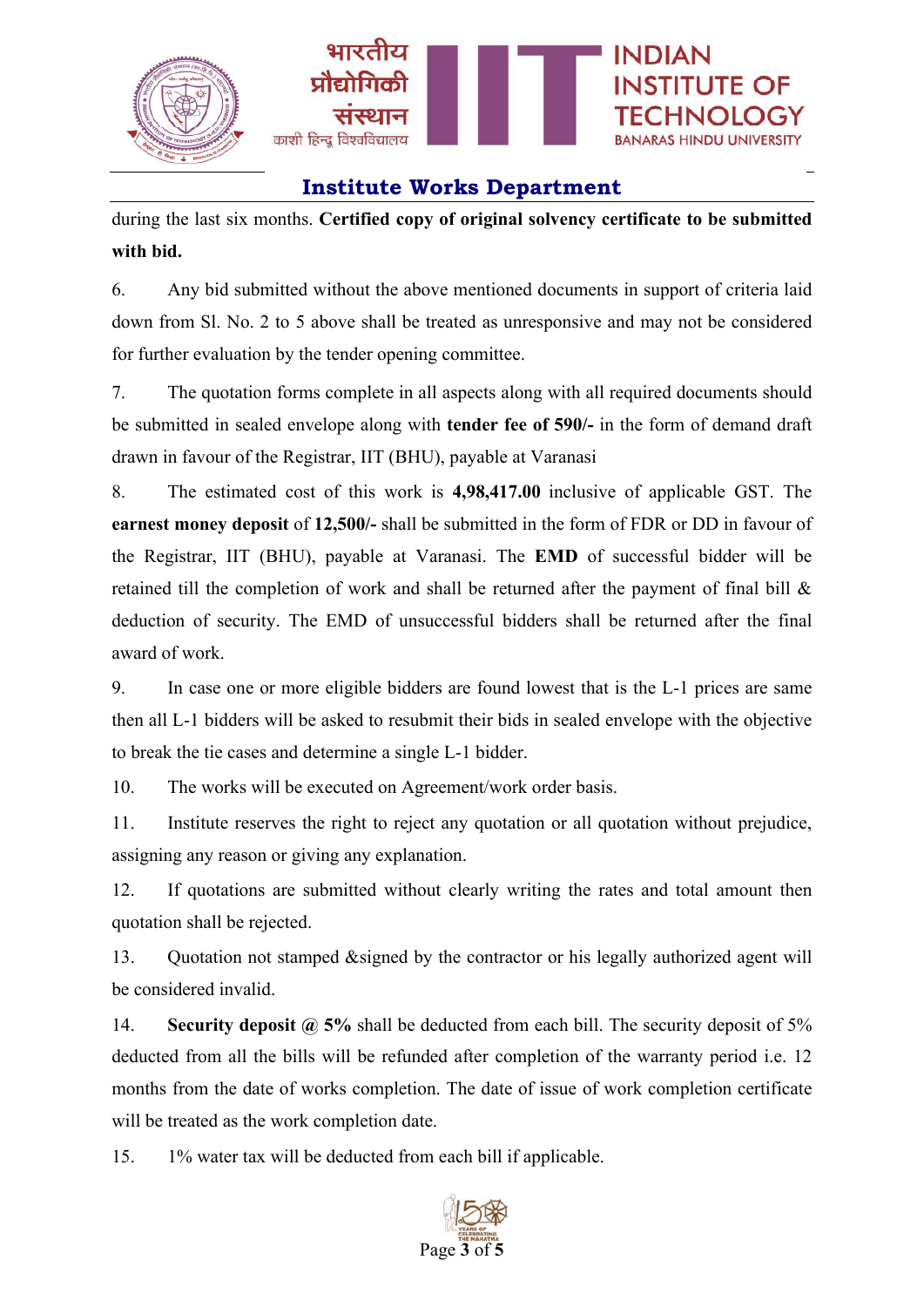

16. Electricity charge will be deducted as per actual consumption.

17. 2% Income Tax and other applicable taxes such as GST etc. shall be deducted as per applicable Govt. rules.

18. **Amount and quantity variation**: Quantity may vary as per actual work execution/site requirement/end user suggested changes during execution but the final bill value shall not exceed more than 5% of order value.

19. All the materials/equipments provided by the vendor will be checked by IWD before installation.

20. **Work completion period**: Within **45 days** from the date of issue of Letter of Award/Work order. Work completion certificate shall be issued by the IWD after obtaining a satisfactory work done report from the user. A period of 10 days will be added to the work completion period for completion of above procedure.

21. **Late work completion penalty**: If work in not completed within the given time, penalty will be deducted as per institute norms.

22. Any damage caused to the building shall have to be made good by contractor at no extra cost & without any delay.

23. The bids submitted after the last date & time will not be considered for opening. The bids received within the last date & time will be opened on **24.01.2020 at 4:00 P.M.** in the Committee room of the Superintending Engineer, IWD, IIT (BHU), Varanasi.

> Sd-**Superintending Engineer** Institute Works Department, IIT(BHU), Varanasi